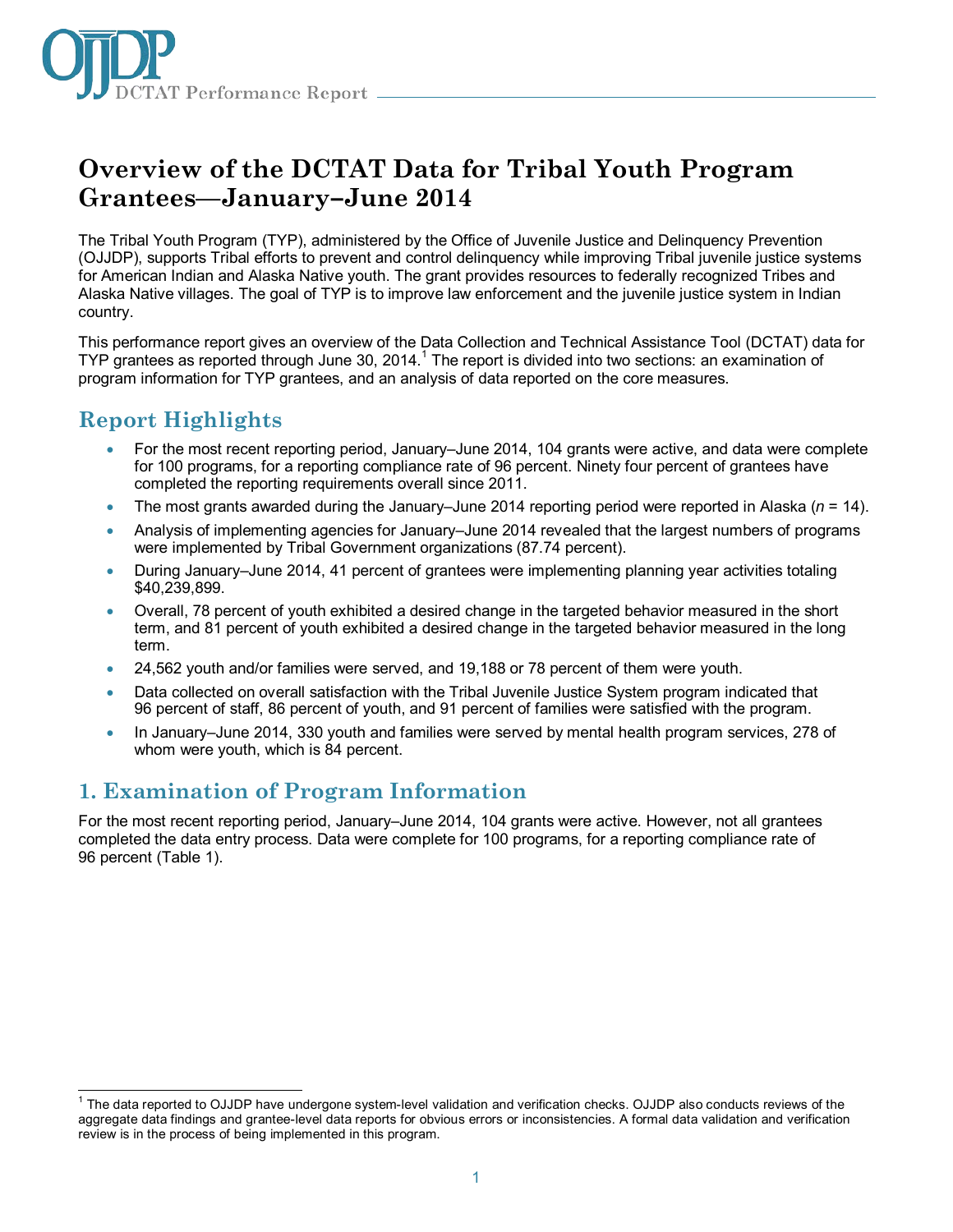|                              | <b>Status</b>      |                |                 |              |                |
|------------------------------|--------------------|----------------|-----------------|--------------|----------------|
| <b>Data Reporting Period</b> | <b>Not Started</b> | In Progress    | <b>Complete</b> | <b>Total</b> | <b>Percent</b> |
| January-June 2011            | 10                 | 0              | 110             | 120          | 92             |
| July-December 2011           | 9                  | 3              | 134             | 146          | 92             |
| January-June 2012            |                    | $\overline{2}$ | 130             | 133          | 98             |
| July-December 2012           | 6                  | 4              | 134             | 141          | 95             |
| January-June 2013            | 6                  | 3              | 126             | 135          | 93             |
| July-December 2013           | 7                  | $\Omega$       | 136             | 143          | 95             |
| January-June 2014            | 4                  | 0              | 100             | 104          | 96             |
| <b>Total</b>                 | 43                 | 9              | 870             | 922          | 94             |

### **Table 1. Status of Discretionary Grantee Reporting by Period: January 2011–June 2014**

Over the past 7 reporting periods, the percentage of grantees who have completed the reporting requirements is captured in Figure 1 below. Overall, the percentage of compliance for all reporting periods is 94 percent.



**Figure 1. Reporting Compliance: January 2011–June 2014**

Table 2 presents aggregate demographic data for January 2013 to June 2014. More specifically, the numbers in Table 2 represent the population actually served by TYP grantees. Targeted services include any services or approaches specifically designed to meet the needs of the population (e.g., gender-specific, culturally based, developmentally appropriate).

#### **Table 2. Grantees Serving Target Populations: January 2013–June 2014**

|                                               | <b>Grantees Serving Group During Project Period</b> |                    |                   |  |
|-----------------------------------------------|-----------------------------------------------------|--------------------|-------------------|--|
| <b>Population</b>                             | January-June 2013                                   | July-December 2013 | January-June 2014 |  |
| <b>Race/Ethnicity</b>                         |                                                     |                    |                   |  |
| American Indian/Alaska Native                 | 120                                                 | 130                | 93                |  |
| Asian                                         | 2                                                   | 2                  | 0                 |  |
| Black/African American                        | 10                                                  | 11                 | 6                 |  |
| Hispanic or Latino (of Any Race)              |                                                     | 15                 | 6                 |  |
| Native Hawaiian and Other Pacific<br>Islander |                                                     | 4                  | 3                 |  |
| Other Race                                    | 6                                                   | 6                  |                   |  |
| White/Caucasian                               | 20                                                  | 29                 | 14                |  |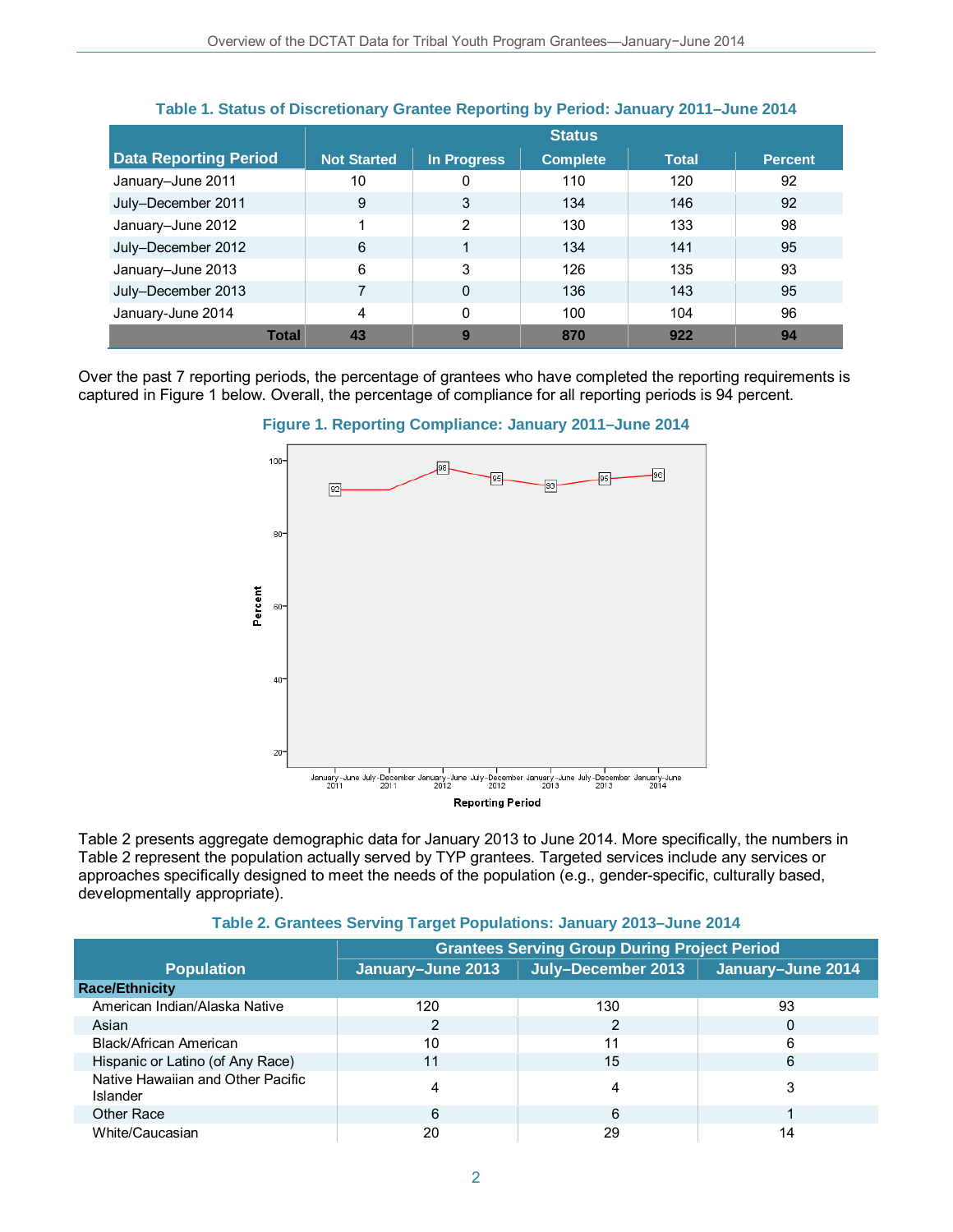| Youth Population Not Served Directly  | 14  | 14  | 13             |
|---------------------------------------|-----|-----|----------------|
| <b>Justice System Status</b>          |     |     |                |
| At-Risk Population (No Prior Offense) | 102 | 111 | 76             |
| First-Time Offenders                  | 73  | 74  | 51             |
| Repeat Offenders                      | 57  | 59  | 42             |
| Sex Offenders                         | 12  | 12  | $\overline{7}$ |
| <b>Status Offenders</b>               | 39  | 39  | 27             |
| <b>Violent Offenders</b>              | 23  | 23  | 16             |
| Youth Population Not Served Directly  | 19  | 20  | 19             |
| <b>Gender</b>                         |     |     |                |
| Male                                  | 116 | 126 | 89             |
| Female                                | 118 | 126 | 89             |
| Youth Population Not Served Directly  | 16  | 16  | 16             |
| Age                                   |     |     |                |
| $0 - 10$                              | 61  | 62  | 15             |
| $11 - 18$                             | 123 | 127 | 42             |
| Older than 18                         | 12  | 13  | 90             |
| Youth Population Not Served Directly  | 16  | 16  | 8              |
| <b>Geographic Area</b>                |     |     |                |
| Rural                                 | 71  | 78  | 52             |
| Suburban                              | 15  | 16  | 9              |
| Tribal                                | 113 | 66  | 85             |
| Urban                                 | 15  | 14  | $\overline{7}$ |
| Youth Population Not Served Directly  | 16  | 16  | 15             |
| <b>Other</b>                          |     |     |                |
| <b>Mental Health</b>                  | 57  | 58  | 41             |
| Substance Abuse                       | 82  | 86  | 58             |
| Truant/Dropout                        | 74  | 99  | 69             |

Evidence-based programs and practices include program models that have been shown, through rigorous evaluation and replication, to be effective at preventing or reducing juvenile delinquency or related risk factors. A significant number of programs funded through TYP grants are implementing evidence-based programs and/or practices (Figure 2). In January–June 2014, about 41 percent of grantees (*n* = 43) had done so, through funding totaling \$3,468,784.





The current reporting period shows a slight decrease in evidence-based programs compared with the July– December 2013 reporting period (Figure 3). This may be partly because a large number of programs funded by the TYP program grant have expended their funding, and fewer of them are reporting performance measures data.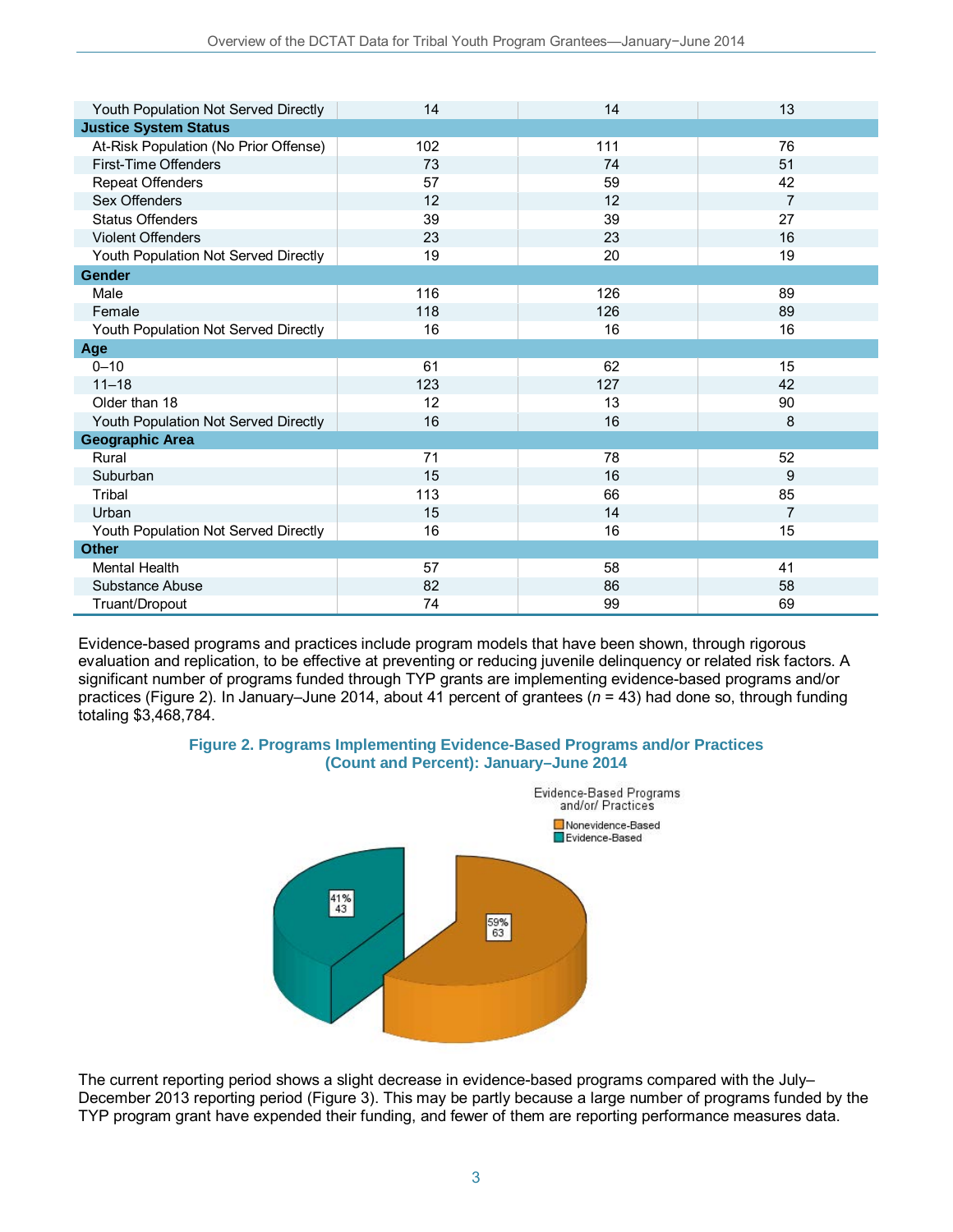



Analysis of implementing agencies for January–June 2014 revealed that the largest numbers of programs were implemented by Tribal Government organizations (87.74 percent). Juvenile justice and nonprofit community-based organizations were second at 5.66 percent each (Figure 4).



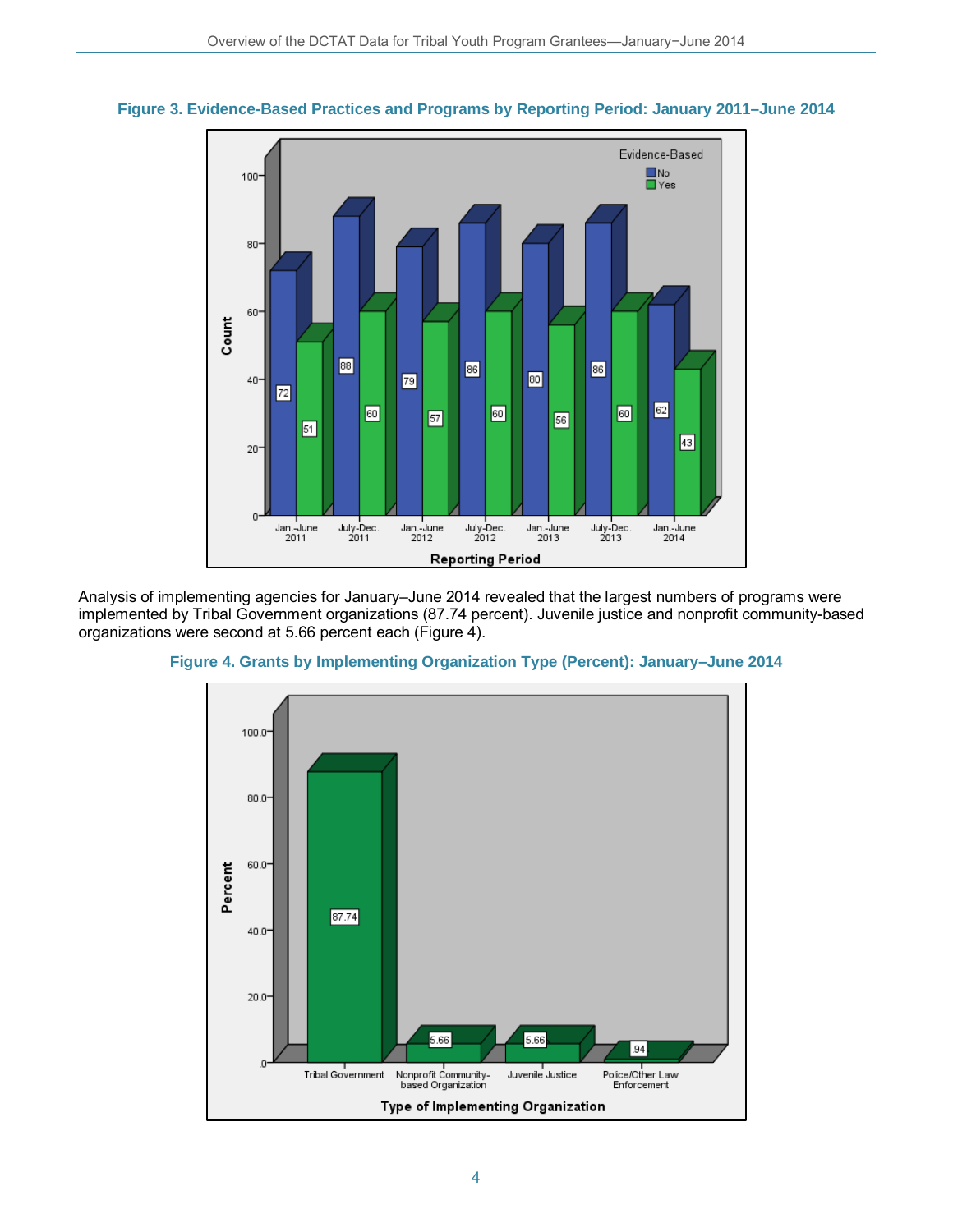Table 3 shows the total grant amounts awarded to TYP grantees organized by State. Based on current and active TYP grants, Alaska received the most funds (\$5,395,179), followed by Oklahoma (\$4,226,390).

|                      |          | <b>Grant Amount</b> |                      |                  | <b>Grant Amount</b> |
|----------------------|----------|---------------------|----------------------|------------------|---------------------|
| <b>Grantee State</b> | <b>N</b> | (Dollars)           | <b>Grantee State</b> | $\boldsymbol{N}$ | (Dollars)           |
| AK.                  | 14       | \$5,395,179         | <b>NC</b>            | 1                | \$478,496           |
| AZ                   | 9        | 4.145.857           | <b>ND</b>            | 4                | 1.680.324           |
| <b>CA</b>            | 8        | 2.922.992           | <b>NE</b>            | 6                | 2324,221            |
| <b>CO</b>            | 2        | 917.554             | <b>NM</b>            | 3                | 1,007,422           |
| ID                   | 3        | 1,223,348           | <b>NV</b>            | $\overline{4}$   | 1,115,084           |
| KS                   |          | 300.000             | <b>NY</b>            | 1                | 450.000             |
| <b>MA</b>            |          | 300,000             | OK                   | 9                | 4,226,390           |
| <b>ME</b>            | 2        | 839,296             | <b>OR</b>            | 4                | 1,667,267           |
| MI                   | 4        | 1,595,153           | <b>SC</b>            | 1                | 499.639             |
| <b>MN</b>            | 3        | 1,366,818           | <b>SD</b>            | 5                | 2,536,725           |
| <b>MS</b>            | 1        | 700.000             | <b>WA</b>            | 10               | 4, 152, 777         |
| MT                   | 2        | 720,096             | WI                   | 7                | 2,988,591           |
|                      |          |                     | <b>WY</b>            |                  | 486.670             |

**Table 3. Total TYP Grant Amount by State: January–June 2014** 

Figure 5 illustrates a comparison across States on the number of grants implemented through TYP funds. The most grants awarded during the January–June 2014 reporting period were in Alaska (*n* = 14). Washington reported the second highest number of grants (*n* = 10), and Oklahoma and Arizona are tied for the third highest number (*n* = 9).





Figure 6 shows grant amount allocations by program category. During January–June 2014, 41 percent of grantees were implementing planning year activities totaling \$40,239,899. This represents the largest program category. The second-largest category funded by TYP is for prevention services (29 percent), with \$28,389,564 of funds used to implement these programs.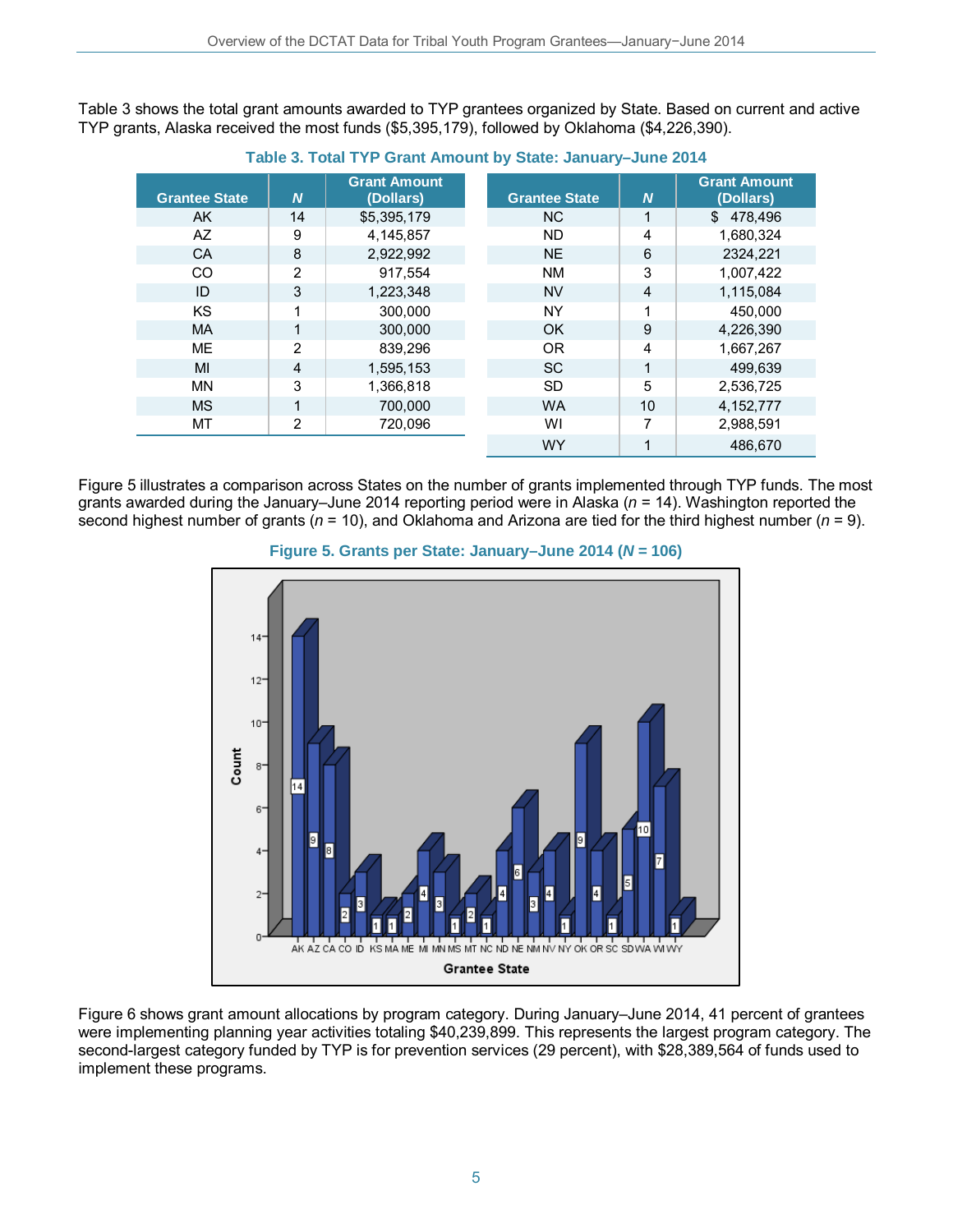

#### **Figure 6. Percent of Grantee Selection of Program Category (Percent): January–June 2014**

## **2. Analysis of Core Measure Data from January–June 2014**

### *2.1 Analysis of Target Behaviors: January–June 2014*

This section presents an analysis of the data collected on the core indicators by program category. Grantees were required to measure performance and track data for certain target behaviors for programs using grant funds to provide direct services to youth. Data are collected on the number of youth who demonstrate a positive change in a targeted behavior during the reporting period. The tables list both short-term (Table 4) and long-term (Table 5) percentages for the specified target behavior for all program categories for January-June 2014.

Table 4 shows that overall, 78 percent of youth exhibited a desired change in the targeted behavior measured in the short term.

| <b>Target Behavior</b>                     | <b>Youth with Noted</b><br><b>Behavioral Change</b> | <b>Youth Receiving</b><br><b>Services for</b><br><b>Target Behavior</b> | <b>Percent of Youth with</b><br><b>Noted Behavioral</b><br><b>Change</b> |
|--------------------------------------------|-----------------------------------------------------|-------------------------------------------------------------------------|--------------------------------------------------------------------------|
| Antisocial behavior                        | 141                                                 | 146                                                                     | 97                                                                       |
| Cultural Skill Building/ Cultural<br>Pride | 2,168                                               | 3,107                                                                   | 70                                                                       |
| <b>Employment Status</b>                   | $\overline{4}$                                      | 13                                                                      | 31                                                                       |
| <b>Family Functioning</b>                  | 172                                                 | 206                                                                     | 83                                                                       |
| <b>Family Relationships</b>                | 252                                                 | 275                                                                     | 92                                                                       |
| Gang Resistance/Involvement                | 60                                                  | 60                                                                      | 100                                                                      |
| <b>GED</b>                                 | 1                                                   | 14                                                                      | $\overline{7}$                                                           |
| <b>GPA</b>                                 | 226                                                 | 250                                                                     | 90                                                                       |
| <b>High School Completion</b>              | 34                                                  | 47                                                                      | 77                                                                       |
| <b>Job Skills</b>                          | 123                                                 | 123                                                                     | 100                                                                      |
| School Attendance                          | 397                                                 | 577                                                                     | 69                                                                       |
| Social Competence                          | 317                                                 | 469                                                                     | 68                                                                       |
| Substance Use                              | 1,599                                               | 1,781                                                                   | 90                                                                       |
| <b>Total</b>                               | 5,494                                               | 7,068                                                                   | 78                                                                       |

#### **Table 4. Short-term Performance Data on Target Behaviors: January–June 2014**

Table 5 shows that overall, 81 percent of youth exhibited a desired change in the targeted behavior measure 6–12 months after exiting the program.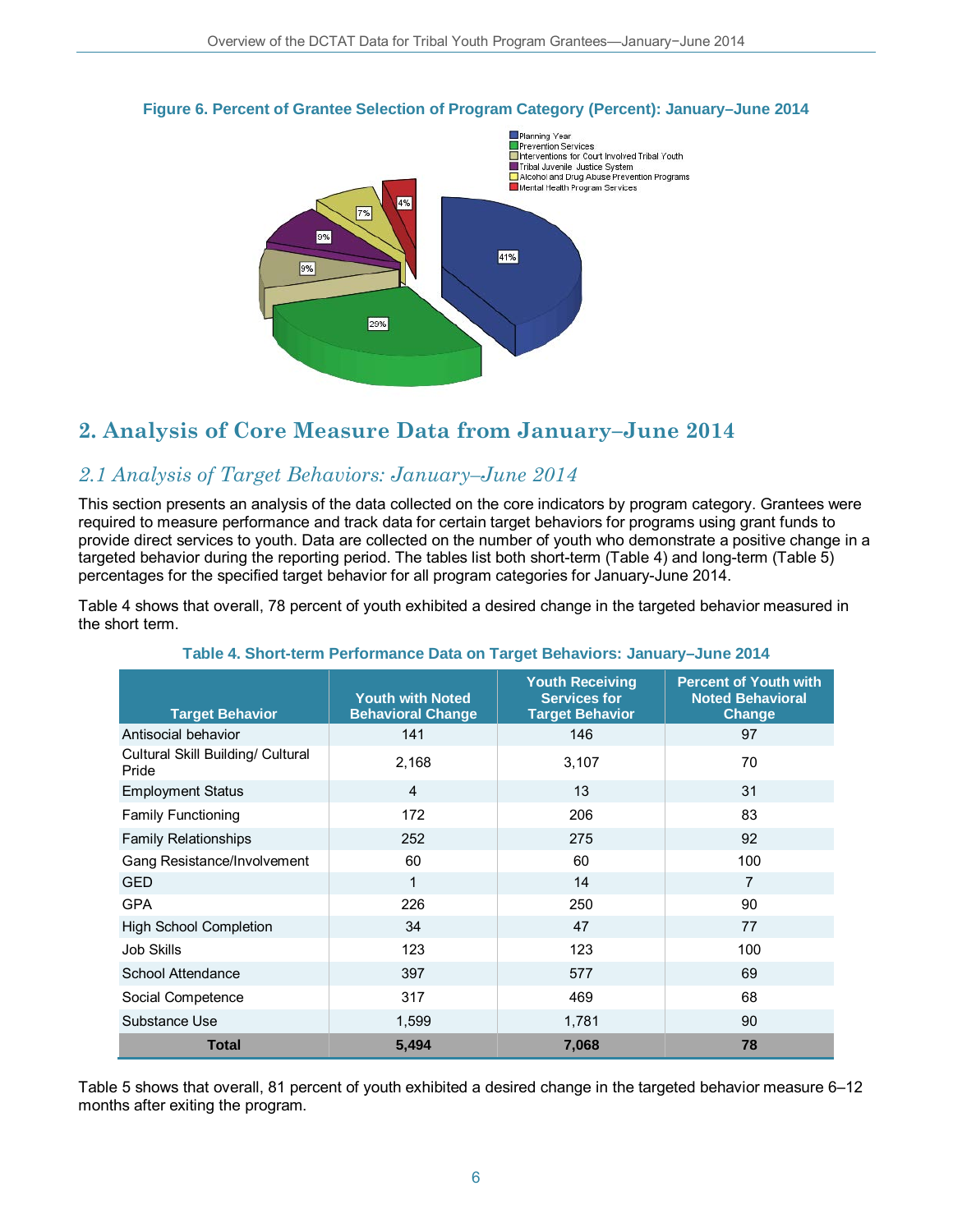| <b>Target Behavior</b>                    | <b>Youth with Noted</b><br><b>Behavioral</b><br>Change | <b>Youth Receiving</b><br><b>Services for</b><br><b>Target Behavior</b> | <b>Percent of Youth with</b><br><b>Noted Behavioral</b><br>Change |
|-------------------------------------------|--------------------------------------------------------|-------------------------------------------------------------------------|-------------------------------------------------------------------|
| Antisocial behavior                       | 284                                                    | 342                                                                     | 83                                                                |
| Cultural Skill Building/Cultural<br>Pride | 4,190                                                  | 5,483                                                                   | 76                                                                |
| <b>Employment Status</b>                  | 92                                                     | 116                                                                     | 79                                                                |
| <b>Family Functioning</b>                 | 188                                                    | 231                                                                     | 81                                                                |
| <b>Family Relationships</b>               | 554                                                    | 710                                                                     | 78                                                                |
| Gang Resistance/Involvement               | 59                                                     | 64                                                                      | 92                                                                |
| <b>GED</b>                                | 7                                                      | 21                                                                      | 33                                                                |
| <b>GPA</b>                                | 610                                                    | 718                                                                     | 85                                                                |
| <b>High School Completion</b>             | 38                                                     | 131                                                                     | 29                                                                |
| <b>Job Skills</b>                         | 170                                                    | 177                                                                     | 96                                                                |
| School Attendance                         | 1,040                                                  | 1,323                                                                   | 79                                                                |
| Social Competence                         | 692                                                    | 817                                                                     | 85                                                                |
| Substance Use                             | 1,532                                                  | 1,601                                                                   | 96                                                                |
| <b>Total</b>                              | 9,456                                                  | 11,734                                                                  | 81                                                                |

#### **Table 5. Long-term Performance Data on Target Behaviors: January–June 2014**

### *2.2 Analysis of Planning Year Activities: January–June 2014*

For January–June 2014, 10 grantees indicated that they conducted planning activities. As shown in Table 6, 67 partnerships were developed and 45 people were trained during the reporting period. Grantees were also asked to report on the OJJDP-sponsored Tribal meetings they attended. Forty percent of grantees who conducted planning activities (*n* = 4) attended the Tribal New Grantee Orientation, and 90 percent (*n* = 9) attended the Strategic Planning (StratPak) meeting.

### **Table 6. Planning Year Activities: January–June 2014**

| Performance Measure ˈ                                           | <b>Data</b>      |
|-----------------------------------------------------------------|------------------|
| Number of partnerships developed during the reporting period    | 67               |
| Number of people trained during the reporting period            | 45               |
| Planning activities conducted during the reporting period       | 10               |
| Percentage of grantees attending Tribal New Grantee Orientation | 40%<br>$(n = 4)$ |
| Percentage of grantees attending Strategic Planning (StratPak)  | 90%<br>(n = 9)   |

Figure 7 illustrates the types of planning documents created by TYP grantees. The largest number of grantees (*n =* 10) developed mission and vision statements, advisory board documents, external and internal needs/strengths assessments, and community partnership documents.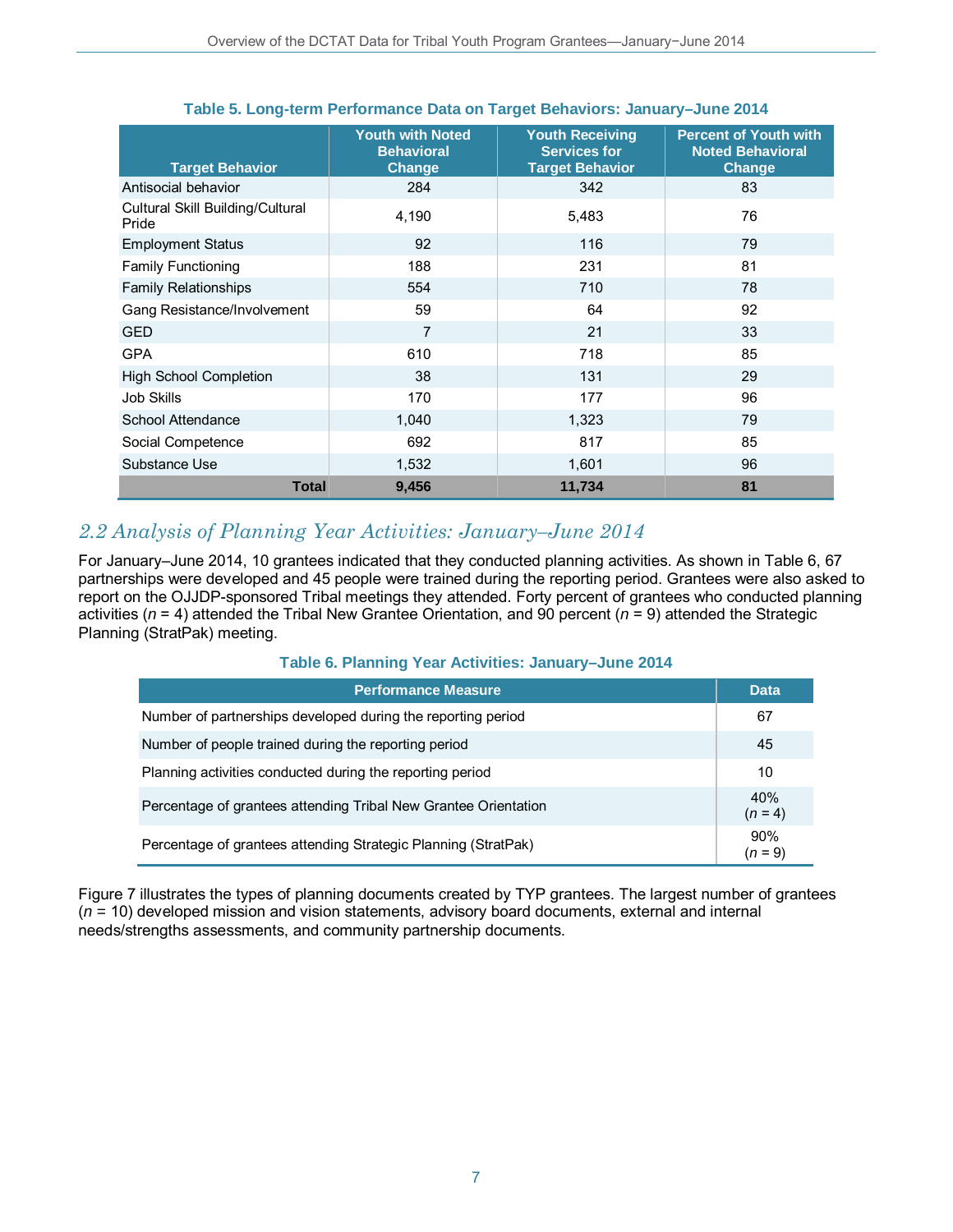

**Figure 7. Planning Documents Developed: January–June 2014 (***N* **= 95)** 

### *2.3 Analysis of Prevention/Intervention/Alcohol and Substance Abuse Prevention: January–June 2014*

As shown in Table 7, 24,562 youth and/or families were served, 78 percent of whom were youth. Youth and families completed 110,430 service hours, with 74 percent completed by youth. Offending and reoffending rates were measured for program participants over both the short and long terms. Short-term data indicate that 6 percent of these youth tracked committed an offense during the reporting period, as did 32 percent who were tracked over the long term. Short-term data indicate that 13 percent of youth reoffended during the reporting period, along with 17 percent 6–12 months after exiting the program.

#### **Table 7. Prevention/Intervention/Alcohol and Substance Abuse Prevention: January–June 2014**

| <b>Performance Measure</b>                                                                               | <b>Data</b>                                         |
|----------------------------------------------------------------------------------------------------------|-----------------------------------------------------|
| Number of program youth and/or families served during the reporting period                               | 24.562<br>Percent youth = $78%$<br>$(n = 19, 188)$  |
| Number of service hours that program youth and/or families have completed<br>during the reporting period | 110.430<br>Percent youth = $74%$<br>$(n = 81, 841)$ |
| Percent of program youth who offended during the reporting period (short term)                           | 6%<br>$(n = 344)$                                   |
| Percent of program youth who offended during the reporting period (long term)                            | 32%<br>$(n = 137)$                                  |
| Percent of program youth who were victimized during the reporting period<br>(short term)                 | 9%<br>$(n = 147)$                                   |
| Percent of program youth who were victimized during the reporting period<br>(long term)                  | 43%<br>$(n = 31)$                                   |
| Percent of program youth who were revictimized during the reporting period<br>(short term)               | 8%<br>$(n = 10)$                                    |
| Percent of program youth who were revictimized during the reporting period<br>(long term)                | 13%<br>$(n = 4)$                                    |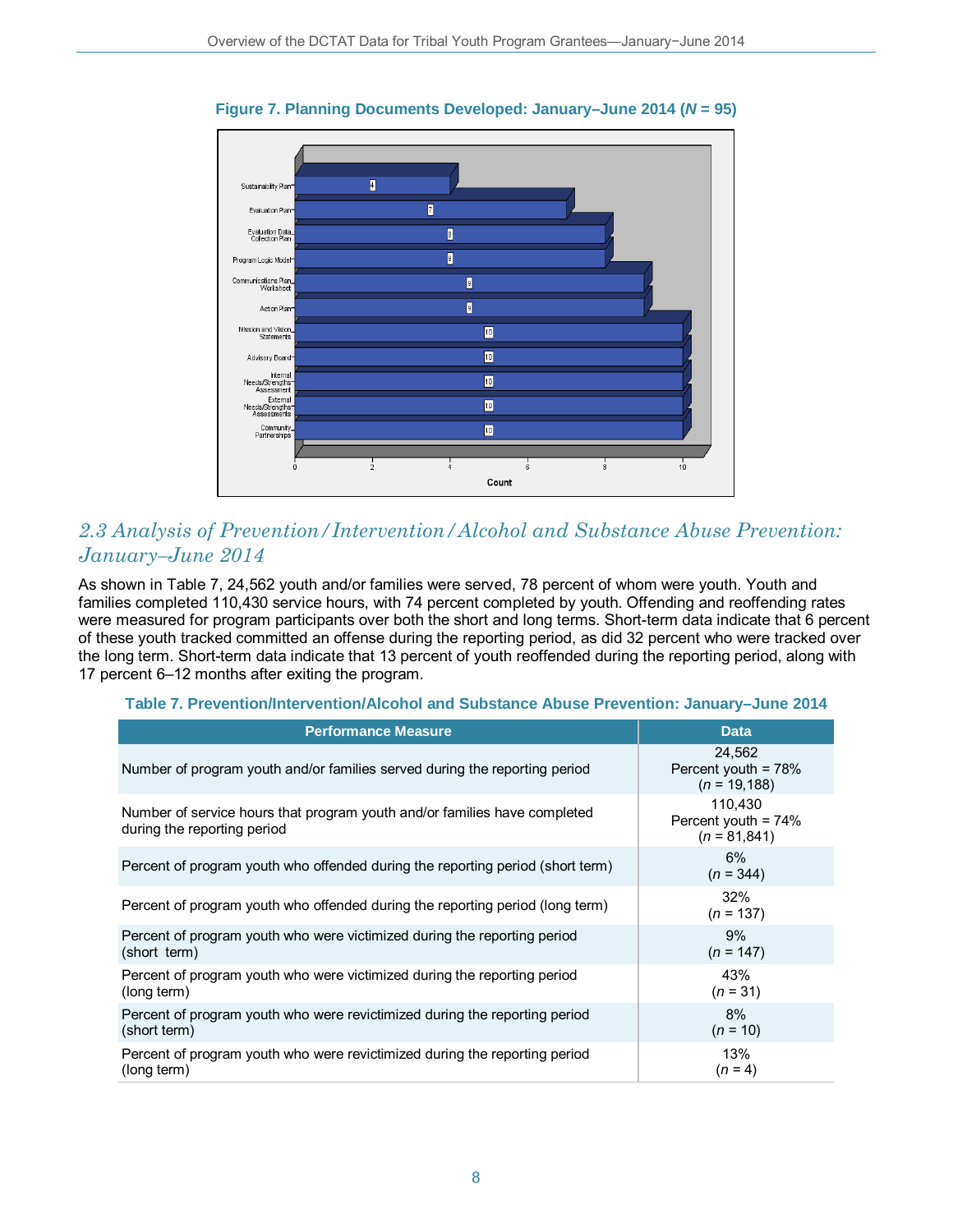| <b>Recidivism</b>                                                              | <b>Number</b>      |
|--------------------------------------------------------------------------------|--------------------|
| Percent of program youth who reoffend during the reporting period (short term) | 13%<br>$(n = 111)$ |
| Percent of program youth who reoffend during the reporting period (long term)  | 17%<br>$(n = 39)$  |
| <b>Behaviors Among Alcohol/Substance Abuse Participants Only</b>               | <b>Data</b>        |
| Percent of program youth who relapsed during the reporting period (overall)    | 3%<br>$(n = 50)$   |

### *2.4 Analysis of Tribal Juvenile Justice System: January–June 2014*

Table 8 shows the percentage of youth served and staff trained under the Tribal Juvenile Justice System program category. Ninety percent of the staff trained during January–June 2014 (*n* = 86) showed an increased knowledge of the program. Data collected on overall satisfaction with the Tribal Juvenile Justice System program indicated that 96 percent of staff, 86 percent of youth, and 91 percent of families were satisfied with the program.

### **Table 8. Tribal Juvenile Justice System: January–June 2014**

| <b>Performance Measure</b>                                                  | <b>Data</b>           |
|-----------------------------------------------------------------------------|-----------------------|
| Number of people trained during the reporting period                        | 360                   |
| Percent of program staff exhibiting increased knowledge of the program area | 90%<br>$(n = 86)$     |
| Percent of youth satisfied with the program                                 | 86%<br>$(n = 1, 121)$ |
| Percent of families satisfied with the program                              | 91%<br>$(n = 248)$    |
| Percent of staff satisfied with the program                                 | 96%<br>$(n = 115)$    |

### *2.5 Analysis of Mental Health Program Services: January–June 2014*

In January–June 2014, 330 youth and families were served by mental health program services, 84 percent of whom were youth. Thirty-eight percent of all participants completed the established program requirements successfully (Table 9).

#### **Table 9. Mental Health Program Services: January–June 2014**

| <b>Performance Measure</b>                                                                                           | <b>Data</b>                                  |
|----------------------------------------------------------------------------------------------------------------------|----------------------------------------------|
| Number of mental health program youth and/or families served during the reporting<br>period                          | 330<br>Percent youth = $84\%$<br>$(n = 278)$ |
| Number of mental health program youth and/or families screened during the reporting<br>period                        | 180<br>Percent youth = $89\%$<br>$(n = 160)$ |
| Number of mental health program youth and/or families with formal<br>psychological/psychiatric evaluations           | 113<br>Percent youth = $85%$<br>$(n = 96)$   |
| Percentage of successful mental health program completions among program<br>participants during the reporting period | 38%<br>$(n = 95)$                            |

### **Summary**

For the most recent reporting period January–June 2014, 104 grants were active. In January–June 2014, about 41 percent of grantees (*n* = 43) have implemented evidence-based programs, through funding totaling \$3,468,784. During January–June 2014, 41 percent of grantees were implementing planning year activities totaling \$40,239,899. Analysis of implementing agencies for January–June 2014 revealed that the largest numbers of